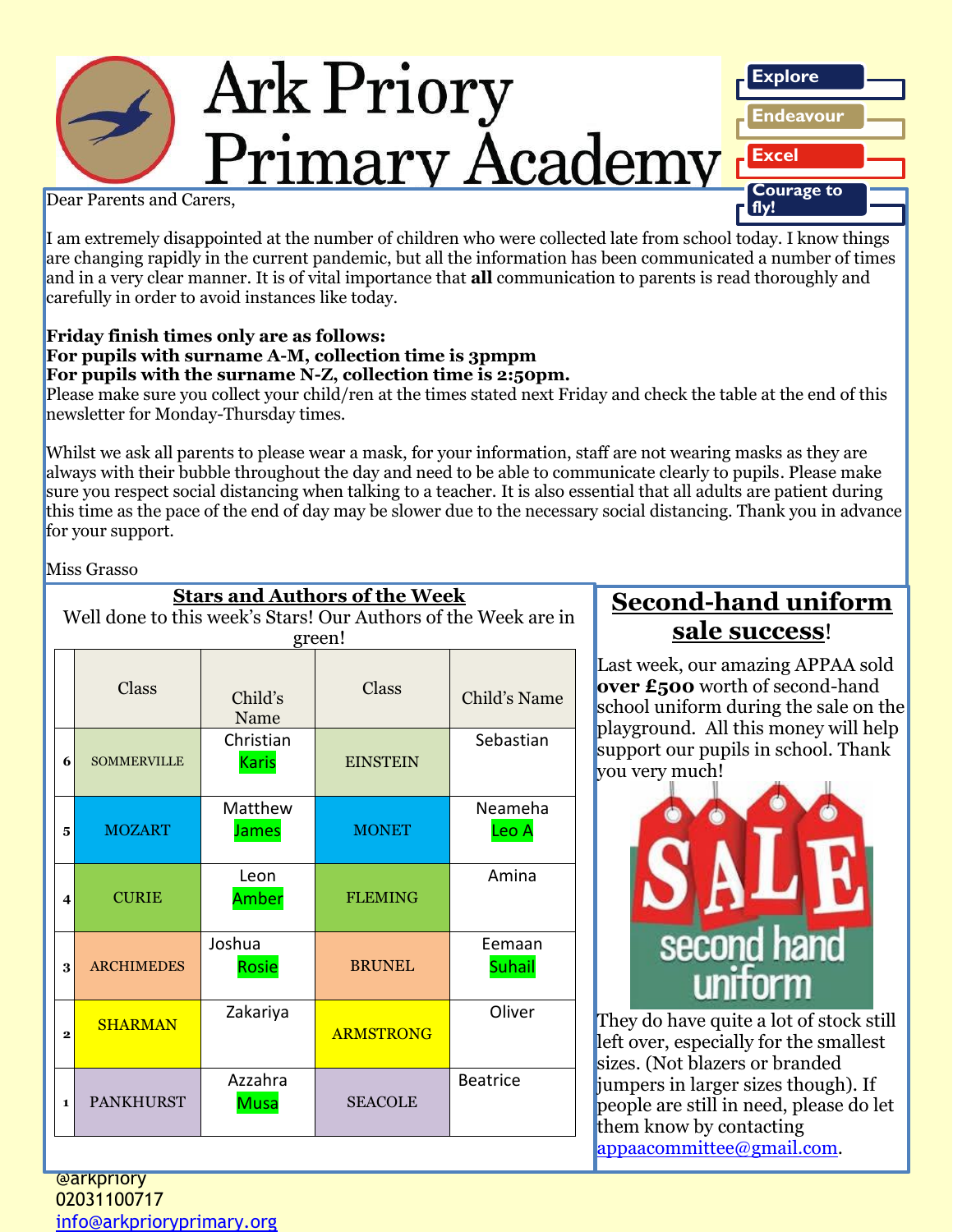## What are our pupils doing in school?



Year 5 have been learning about the Anglo-Saxons in their Ark Curriculum Plus lessons.







Year 4 have been exploring the art of Pablo Picasso and have created portrait details in the manner of his cubist portraits.



Photos as they appear : Mohammad Alkadah, Drummond, Miral.





**FREE language club with Speak Like A Native**

Not sure if your child will enjoy the fun and games of an online language club? Speak Like A Native is offering a FREE Spanish club to try. Register here - <https://forms.gle/CawihBLawxc2y6a78> - for the FREE club.

Your children shouldn't miss out an opportunity that will shape their future. Any questions to [help@speaklikeanative.com](mailto:help@speaklikeanative.com)

Find us, like us, follow us; [www.speaklikeanative.com](http://www.speaklikeanative.com/) [www.facebook.com/SpeakLikeA](http://www.facebook.com/SpeakLikeA)

Ark Priory Primary Academy is committed to safeguarding and equality

@arkpriory 02031100717 [info@arkprioryprimary.org](mailto:info@arkprioryprimary.org)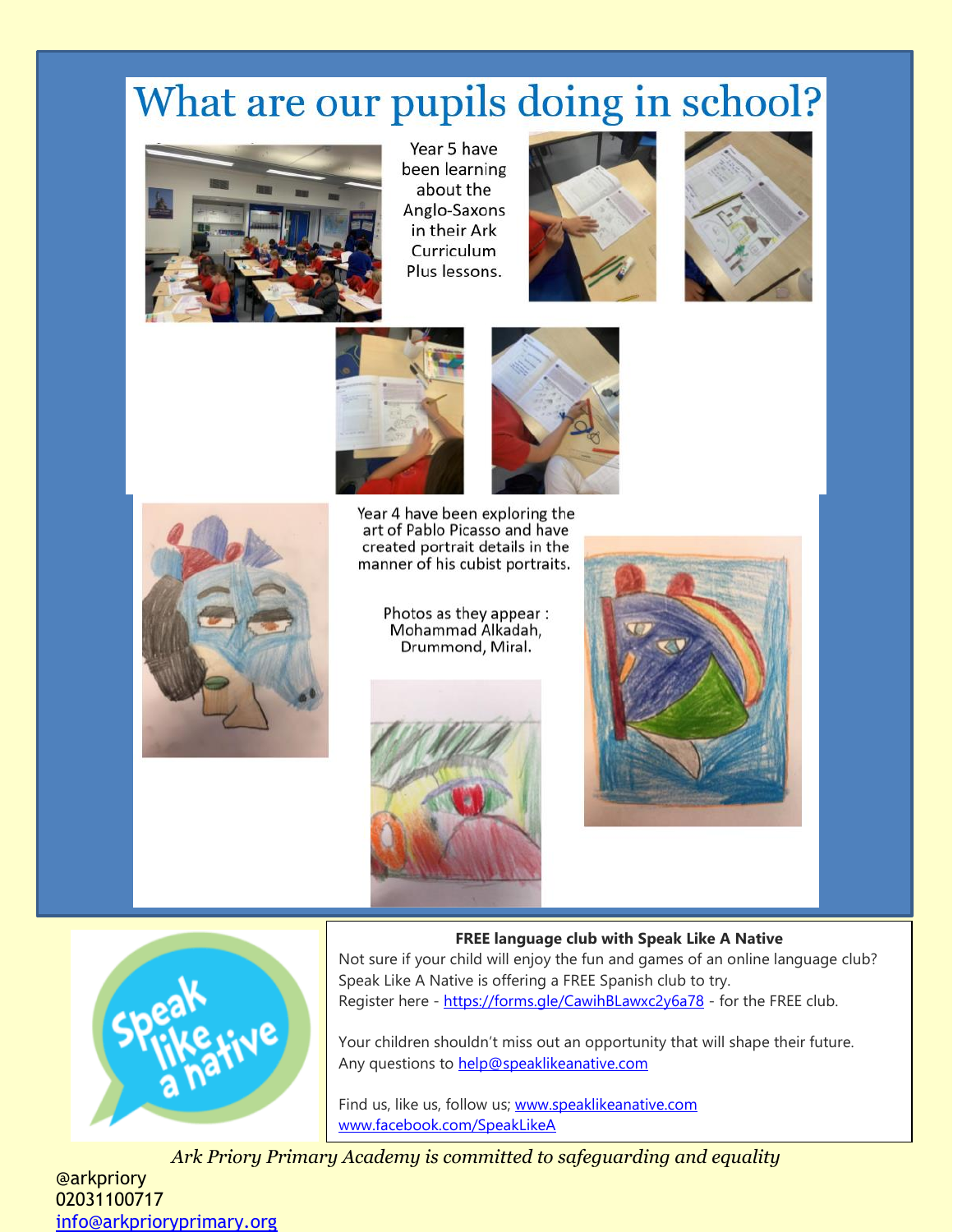### **Start and end of day routines- REMINDER**

From **Monday 21st September**, we will reinstate our usual morning routine which is a 'soft' start to the day but with an addition temporary five minutes to allow for staggered entry and to maintain social distance. Please can I request that only **one adult** per family drops off/collections their child/ren.

**Pupils from Year 1 to Year 6 can arrive between 8.20am and 8.40am** and go to their classes through the main doors on the playground. Staff will be placed at points along the corridors to ensure that pupils go to class as quickly as possible. The start time for **Reception pupils is 8.30am promptly as per normal. Please note that we have gone back to our earlier finish on Fridays.** 

| <b>Surname of</b><br>family | <b>Reception</b><br>Monday-<br><b>Friday start</b><br>time | Monday $-$<br><b>Friday start</b><br>time  | <b>Monday to</b><br><b>Thursday</b><br>finish<br>time | <b>Friday finish</b><br>time |
|-----------------------------|------------------------------------------------------------|--------------------------------------------|-------------------------------------------------------|------------------------------|
| $A-M$                       | 8.30am                                                     | As per normal<br>from $8.20am -$<br>8.35am | 3.50 <sub>pm</sub>                                    | 3pm                          |
| $N-Z$                       | 8.30am                                                     | As per normal<br>from $8.20$ am-<br>8.35am | 4pm                                                   | 2.50pm                       |

*Parent's WhatsApp Groups- A polite request* 

The Parent's Whatsapp groups are a great way for parents to share information but please be mindful of the guidelines that APPAA have in place around what is appropriate to share. Guidelines are available on the school website. Please contact your class teacher or the school office should you have any questions/comments about our school. This is the best point of contact for accurate information.

### **Notices from APPAA\***

**Follow us on Twitter @APPAA\_ArkPriory Contact us at [appaacommittee@gmail.com](mailto:appaacommittee@gmail.com)** \*APPAA is ARK Priory's Parents' Association, run by the school's parents and carers to **raise funds, hold events, and bring our academy community together**. All Ark Priory parents and carers **are automatically members** of the association because you are members of the community. **If you want to know how you can get involved or help out at any of the upcoming events then drop us a mail at the email above. We are all busy people, but working together as a team of carers, dads and mums we can make great things happen for our school and our children.**

### **The Wishing Tree - £1770 OF £3100 RAISED SO FAR - £1330 TO GO!**

### **DONATIONS VIA PAYPAL HAVE STARTED TO COME IN!**

Thanks to everyone who has donated so far towards the Wishing Tree 2020. This is a list of items, compiled by all the teachers, that they would love to have in their classrooms but are not part of the school budget. These items really make a difference to the children and their environment. The approximate total cost of these items this year is £3100, every donation is appreciated.

*Ark Priory Primary Academy is committed to safeguarding and equality* 

@arkpriory 02031100717 [info@arkprioryprimary.org](mailto:info@arkprioryprimary.org)